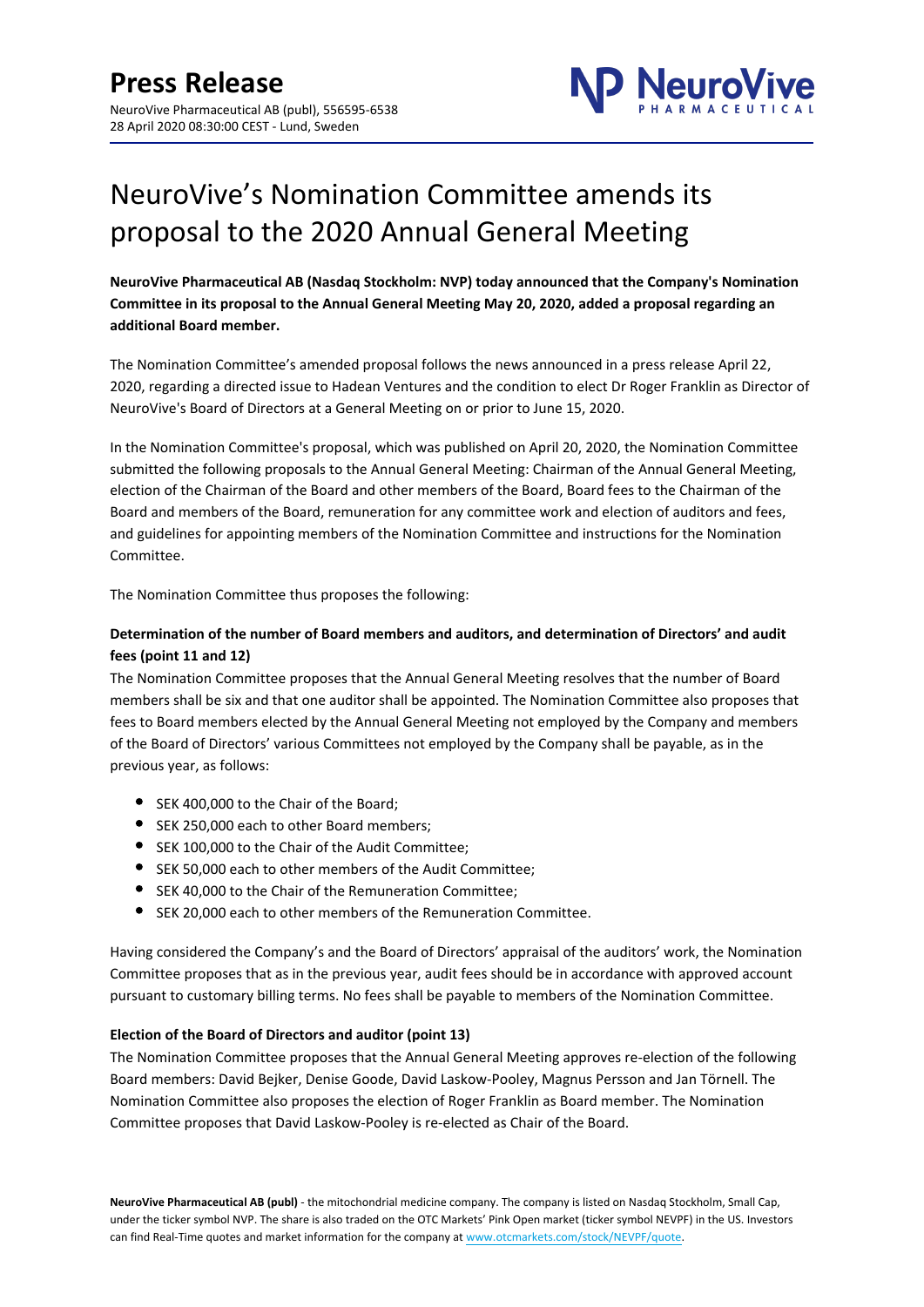

Currently Stockholm-based partner at Hadean Ventures, Roger Franklin (born 1979), PhD, has wide ranging experience in life science and innovation spanning over a decade across the venture capital, investment banking and consulting industries. Prior to his business career, Roger completed his academic training in biochemistry at Oxford University before specializing in oncology during his doctoral work at Cambridge's Laboratory of Molecular Biology (LMB). Before joining Hadean Ventures, Roger was senior pharmaceutical and biotechnology analyst at Liberum, a London based investment bank. Roger holds no shares in NeuroVive and is non-affiliated to the Company, the management and to major owners.

Furthermore, the Nomination Committee proposes that auditor firm MAZARS SET Revisionsbyrå AB are reelected as the Company's auditor, for the period until the end of the Annual General Meeting held in the financial year after the Auditor was appointed.

The Nomination Committee for the 2020 AGM comprises: Kristina Ingvar, Chair, for John Fällström, Andreas Inghammar for Rothesay Ltd and Michael Vickers for Maas Biolab LLC.

The Nomination Committee's other proposals to the Annual General Meeting remain unchanged.

### **For more information, please contact:**

Catharina Johansson, CFO, IR & Communications +46 (0)46-275 62 21, ir@neurovive.com

## **NeuroVive Pharmaceutical AB (publ)**

Medicon Village, SE-223 81 Lund, Sweden Tel: +46 (0)46 275 62 20 (switchboard) info@neurovive.com, [www.neurovive.com](http://www.neurovive.com/) For news subscription, please visit [http://www.neurovive.com/press-releases/subscription-page/](http://www.neurovive.com/press-releases/subscription-page/%20) 

Follow us on [LinkedIn](https://se.linkedin.com/company/neurovive-pharmaceutical-ab-ntp-) Subscribe to our [YouTube channel](https://www.youtube.com/channel/UChqP7Ky5caXtp72CELhD6Mg/featured)

### **About Us**

NeuroVive Pharmaceutical AB is a leader in mitochondrial medicine, with one project in clinical phase I (KL1333) for chronic treatment of primary mitochondrial diseases and one project, in preparation for clinical trials (NV354), for treatment of primary mitochondrial diseases with Complex I deficiency. NeuroSTAT for traumatic brain injury (TBI) is ready to enter a clinical phase II efficacy study. The R&D portfolio also consists of early projects. NeuroVive's ambition is to take drugs for primary mitochondrial diseases through clinical development and all the way to market, with or without partners. For the TBI and NASH projects the goal is to enter strategic partnerships. A subset of compounds under NeuroVive's NVP015 program has been licenced to Fortify Therapeutics, a BridgeBio company, for local treatment development of Leber's Hereditary Optic Neuropathy (LHON). NeuroVive is listed on Nasdaq Stockholm, Sweden (ticker: NVP). The share is also traded on the OTC Market's Pink Open market in the US (OTC: NEVPF).

### **Attachments**

**NeuroVive Pharmaceutical AB (publ)** - the mitochondrial medicine company. The company is listed on Nasdaq Stockholm, Small Cap, under the ticker symbol NVP. The share is also traded on the OTC Markets' Pink Open market (ticker symbol NEVPF) in the US. Investors can find Real-Time quotes and market information for the company at [www.otcmarkets.com/stock/NEVPF/quote](https://www.otcmarkets.com/stock/NEVPF/quote).